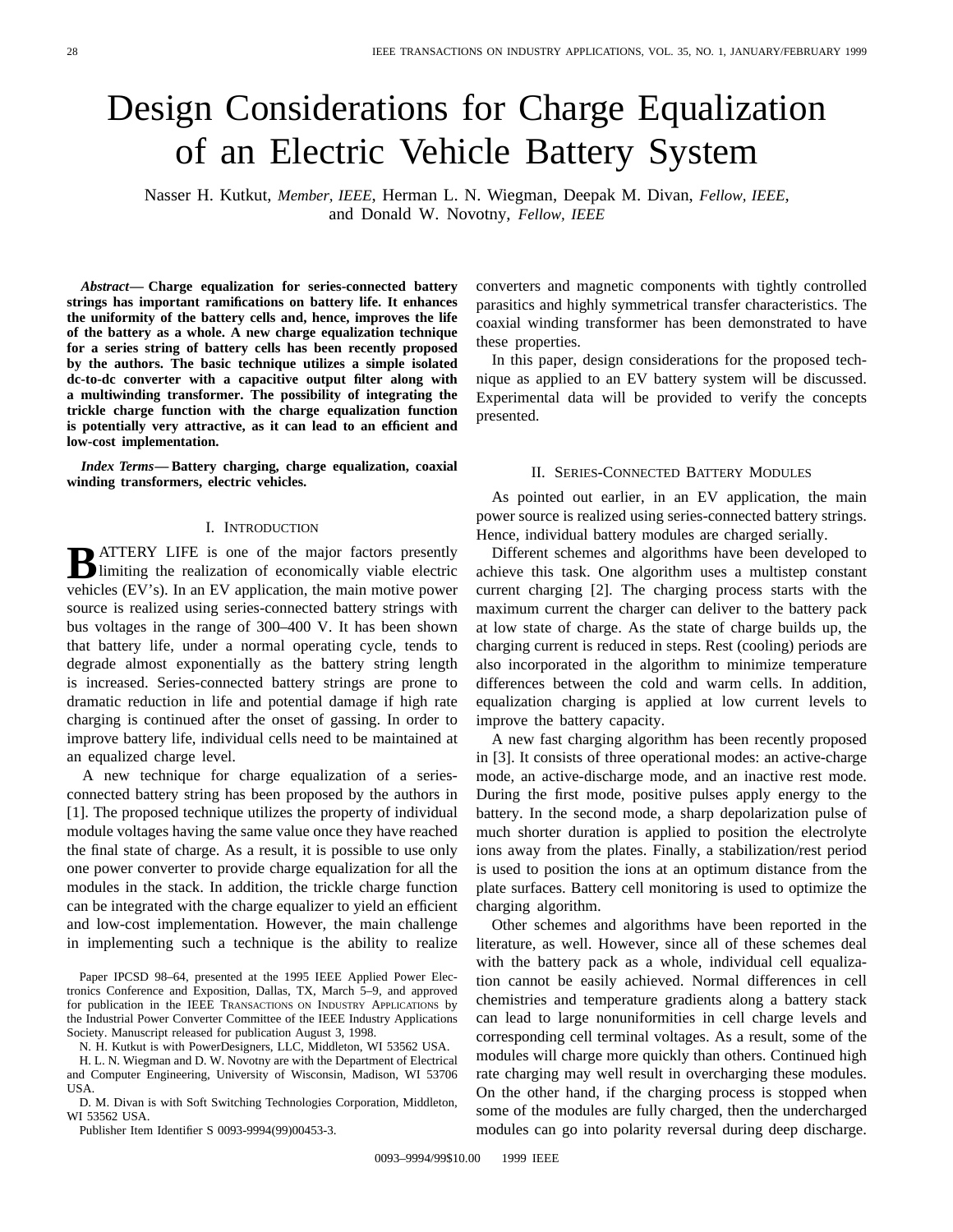

Fig. 1. Charge equalization using ICE's.

In addition, the capacity of the battery in this case will not Fig. 2. Block diagram of the proposed charging system. be fully utilized.

In order to prevent the adverse effects of unequalized charging of battery modules, individual modules need to be maintained at an equalized charge level. One approach to achieve this task is by using individual cell equalizers (ICE's) across each battery module, as shown in Fig. 1 [4]. The ICE is a voltage-controlled current shunt which diverts the current away from the cell during trickle charging. This scheme prevents fully charged cells from getting overcharged while undercharged modules can still be trickle charged.

The ICE scheme can be implemented using low-power dcto-dc converters across each battery module [5]. However, such a scheme is considered to be expensive due to the additional hardware and control associated with each battery module.

## III. PROPOSED CHARGE EQUALIZATION SCHEME

A new scheme for charge equalization of a series-connected battery string has been proposed by the authors in [1]. The new proposed scheme consists of two parts: a bulk/fast charging system and a charge equalization system, as shown in Fig. 2. During fast/bulk charging, each individual battery module, or a stack of modules, is monitored for overcharging via the voltage-sensing wires. If any of these stacks reaches its nominal voltage, or if gassing is detected, bulk charging is shut off and charge equalization is enabled. The sensing wires are also used by the charge equalization circuitry.

The charge equalization technique utilizes a simple isolated dc-to-dc converter with a capacitive output filter along with a multiwinding transformer, as shown in Fig. 3. The coaxial transformer is known for its properties of low and controlled leakage inductance and accurate control of all fluxes [6], [7]. These properties form the basis for realizing a fully symmetrical circuit.

The transformer and converter design need to be optimized so that the full converter rating can be used to charge the weakest module (stack of modules), and will gradually phase back into equal charging currents for all modules as the individual module voltages equalize. Once the final equalization voltage





Fig. 3. Charge equalization of  $n$ -battery cells.

is reached, the converter can be turned off, if so desired. The charge equalizer can be operated in parallel with the bulk charger to optimally charge the battery stack.

## IV. MULTIWINDING TRANSFORMERS

As stated earlier, the proposed scheme utilizes a multiwinding transformer to equalize individual modules independently. The main challenge is to realize a transformer structure with controlled parasitics and highly symmetrical transfer characteristics.

#### *A. Multicircuit Transformer Theory*

Multicircuit transformer theory has been discussed in detail [8], [9]. Fig. 4 shows a transformer having  $n$  windings all placed on a common core. In this analysis, the currents taken by the transformer capacitances are negligibly small except at very high frequencies and, hence, are neglected. As a result, the broken-line ground connection assumed in Fig. 4 will not alter the relations among the terminal voltages of the various windings.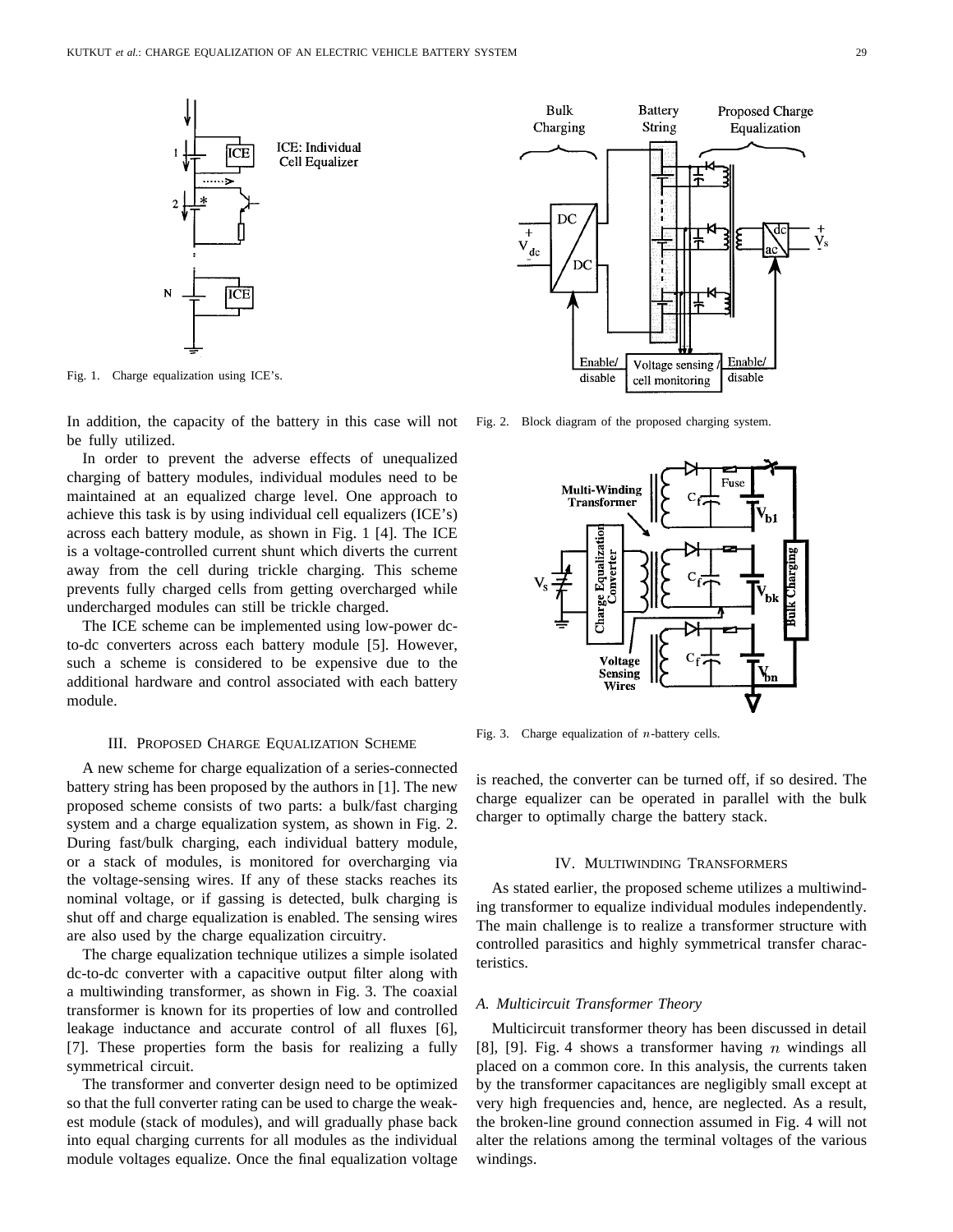

Fig. 4. Circuit diagram of an n-circuit transformer.



Fig. 5. Equivalent circuit of a four-circuit transformer.

The *n*-circuit transformer can be analyzed using nodecurrent equations with each node magnetically coupled to all other nodes. The steady-state vector current equations can be written as

$$
I = Y \cdot V \tag{1}
$$

where  $\bm{I}$  is the vector winding currents,  $\bm{V}$  is the vector terminal voltage of the windings, and  $Y$  is the complex self and mutual admittances of the nodes. In (1),  $Y_{ii}$  is the self-admittance of node i, while  $Y_{ij}$  is the mutual admittance of nodes i and j.

In order to represent an  $n$ -circuit transformer with an equivalent circuit, the equivalent circuit must have the same number of free terminals, i.e.,  $2n$  terminals. However, if the currents taken by transformer capacitances are neglected, an  $n$ circuit transformer can be represented by an equivalent circuit with  $n+1$  terminals. Fig. 5(a) shows an equivalent circuit of a four-circuit transformer. The equivalent circuit of Fig. 5(a) can be further simplified if the magnetizing currents are very small compared to the winding currents. In this case, the excitation admittances  $\overline{y}_{io}$  can be omitted. The equivalent circuit reduces to that shown in Fig. 5(b).

The values of the branch admittances of Fig. 5 can be determined experimentally by a number of tests where one of the windings is excited with all others short circuited.

Since the inner winding is totally enclosed by the outer winding, all the flux produced by the outer winding will link the inner one. In addition, the leakage field can only exist in the winding space between the inner and the outer windings. As a result, the leakage inductance can be controlled by controlling the interwinding space.

## *B. Multioutput Coaxial Winding Transformer*

As pointed out earlier, the challenge in implementing the proposed charge equalization technique lies in realizing a multiwinding transformer with symmetrical and tightly controlled parasitics. Yet, the transformer structure needs to be simple and inexpensive. The coaxial winding transformer (CWT) has



Fig. 6. CWT cross section.



Fig. 7. Three-output CWT structure.

been demonstrated to have these properties [7], [8]. A cross section of a  $1:1$  CWT is shown in Fig. 6.

A multioutput CWT structure for this implementation has been proposed in [1]. Fig. 7 shows a cross-sectional view of the winding structure for a three-output CWT. As shown in Fig. 7, the transformer winding is a bundle of shielded or coaxial cables wound around a magnetic core. The cross section of the winding shows a bundle of three coaxial cables where the outer conductors, connected in parallel, form the primary winding, while each of the inner conductors forms one of the secondary windings.

## *C. Equivalent Circuit of a Multioutput CWT*

The equivalent circuit of a multiwinding transformer has been shown earlier in Fig. 5. However, for a multioutput CWT, the equivalent circuit can be further simplified. This is due to the fact that the leakage field between the primary winding and each of the secondary windings is dominated by the spacing between each individual secondary and its corresponding primary tube. At high frequencies, proximity effects force the bulk of the return current of each of the secondary windings to exist primarily in their corresponding outer primary tube. As a result, very little leakage coupling exists between the individual secondary windings. This phenomenon can be seen by carrying out a field analysis for one of the windings, as shown in Fig. 8.

The problem of Fig. 8 can be solved using Maxwell's equations in cylindrical coordinates. The resulting current density distribution within the inner conductor  $J_{zi}$  and outer the conductor  $J_{z0}$  are given by

$$
J_{zi}(r) = \frac{kII_o(kr)}{2\pi r_o I_1(kr_o)}\tag{2}
$$

$$
J_{zo}(r) = \frac{kI}{2\pi r_1} \cdot \frac{\mathbf{K}_1(kr_2)\mathbf{I}_o(kr) + \mathbf{I}_1(kr_2)\mathbf{K}_o(kr)}{\mathbf{I}_1(kr_1)\mathbf{K}_1(kr_2) - \mathbf{I}_1(kr_2)\mathbf{K}(kr_1)}
$$
(3)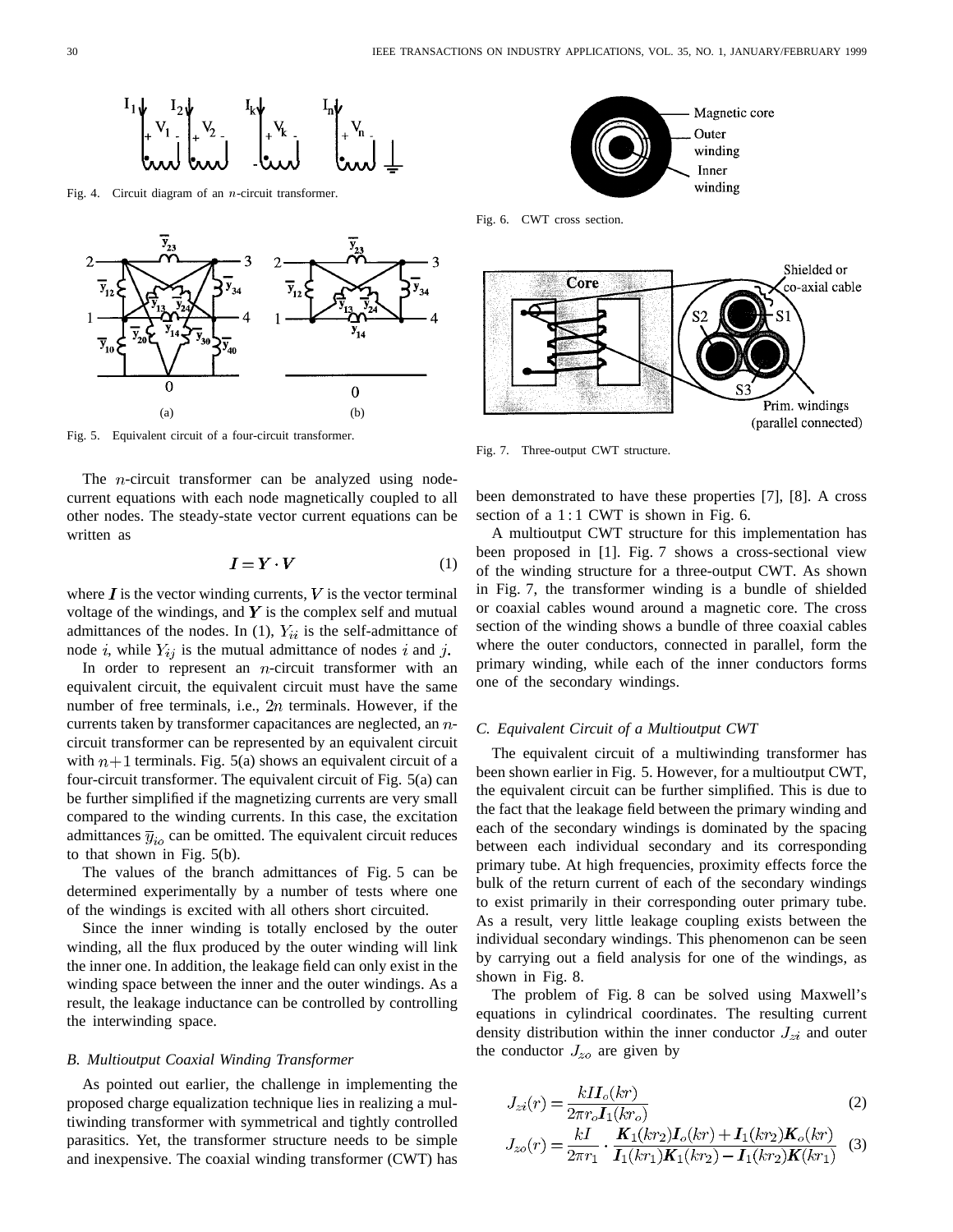

Fig. 8. A cross section of a CWT winding.



Fig. 9. Current density distribution of a CWT winding.

where  $I_o$  and  $K_o$  are the modified Bessel functions of first and second kind of order zero,  $I_1$  and  $K_1$  are the modified Bessel functions of the first and second kind of order one,  $I$ is the total current within the windings, while  $k$  is defined as

$$
k = \frac{(1+j)}{\delta}, \qquad \delta = \sqrt{\frac{2}{\omega\mu\sigma}} \tag{4}
$$

where  $\delta$  is the skin depth. The current density distribution within the winding is shown in Fig. 9. In this figure, the ac current density has been normalized to the value corresponding to a uniform current density distribution over one skin depth. In this case, the thickness of the outer shield is assumed to be  $3\delta$ , while the inner winding radius is assumed to be  $10\delta$ . These are typical dimensions at high frequencies.

As shown in Fig. 9, due to proximity effects, the bulk of current is concentrated near the winding space between the inner and outer windings, which is the high field region. This justifies the assumption that, at high frequencies, very little leakage coupling exists between the separate secondary windings. The equivalent circuit of a multioutput CWT is shown in Fig. 10, which is obtained by omitting the secondaryto-secondary coupling admittance links in Fig. 5(b) (Note:  $L_{li}$ is the self-inductance of each winding).

### V. SCHEME IMPLEMENTATION AND DESIGN CONSIDERATIONS

The proposed charge equalization scheme consists of a dcto-dc converter, a multiwinding transformer, and capacitive output filters. The implementation of the proposed scheme, as applied to an EV battery system, and the ratings of the different components are discussed in this section.



Fig. 10. Equivalent circuit of the multioutput CWT.



Fig. 11. System-level implementation with trickle charge.

#### *A. System-Level Design*

A battery charging system has three fundamental modes to fully charge a battery stack: bulk charging, trickle charging, and charge equalization. The trickle charge function can be performed by either stage of the proposed charging scheme (Fig. 2). If the trickle charge function is assumed by the bulk charger, the charge equalizer can be directly fed off the battery so as to redistribute charge within the stack [Fig. 11(a)]. However, the bulk charger is normally not optimized for trickle charge operation. On the other hand, if the charge equalizer of Fig. 2 is operated after the termination of bulk charging, it must assume both the charge equalization function as well as the trickle charge function. This is rather a more optimal solution, since the charge equalizer is optimized for low-power operation. In this case, both the bulk charger and the charge equalizer will be fed from the same ac line [Fig. 11(b)].

The charge equalization converter can be operated simultaneously with bulk charging to optimally charge the battery stack. These different modes of operation will impact the charge equalizer power ratings.

#### *B. Converter Ratings*

The power ratings of the charge equalization converter depend mainly on the battery rating and specifications in addition to the battery state of charge after high rate charging is terminated.

As an example, the battery capacity of the GM Impact EV is in the range of 13 kWh. Assuming that the battery state of charge after high rate charging is 90% and, since the charge equalizer assumes both trickle and charge equalization functions, the charge equalization stage has to supply the additional 10%. As a result, the charge equalization converter rating will be 1300 Wh. If charge equalization is set to take about 4 h, a 300-W converter will be needed.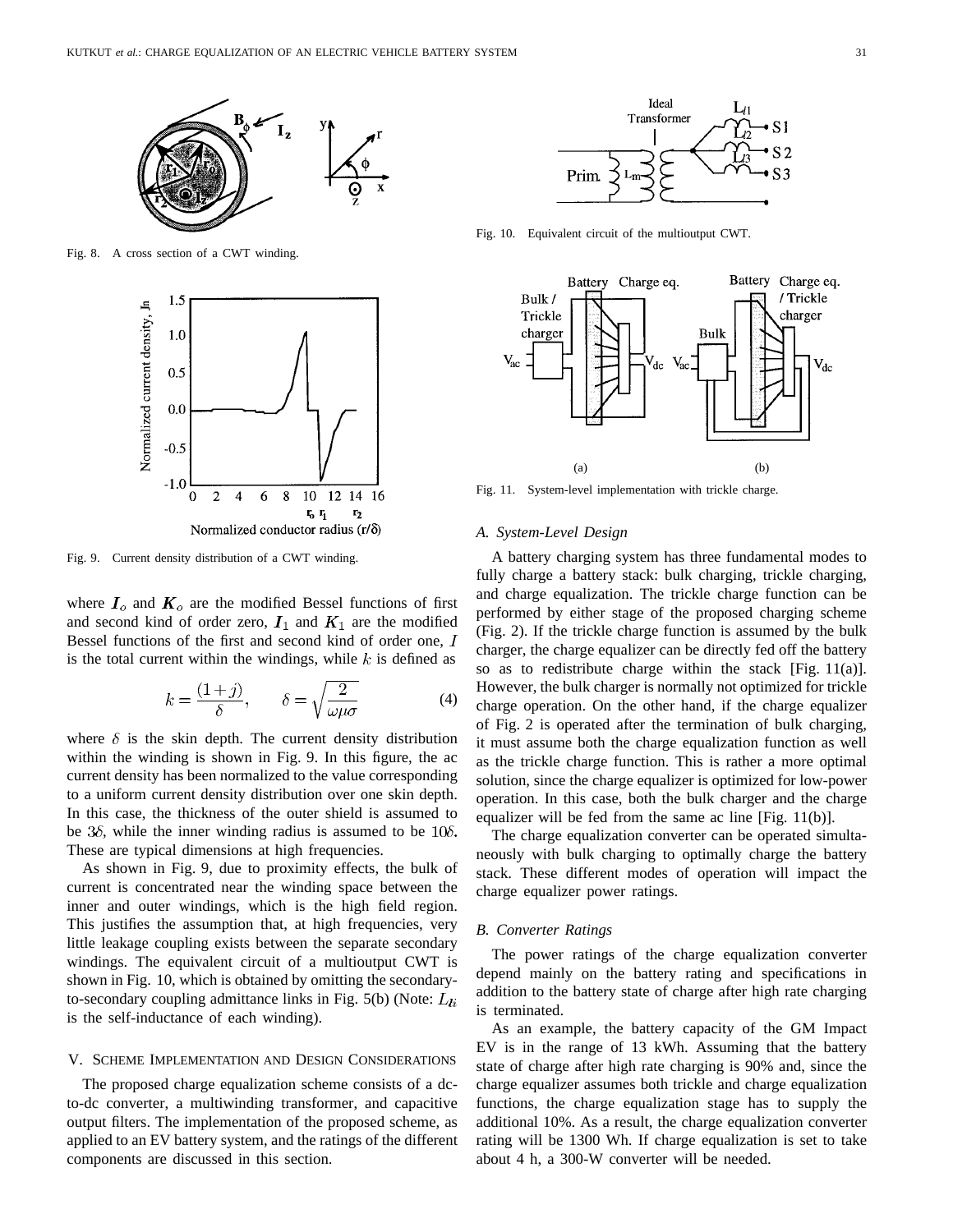

Fig. 12. Per-winding equivalent circuit for a capacitive output forward converter.

In the above example, if the battery state of charge after high rate charging is less than 90%, a higher converter rating will be needed. Alternatively, the same proposed converter can be used if the charge equalizer/trickle charger is allowed to take a longer time. In addition, the converter rating can be further lowered if charge equalization is enabled before the termination of bulk charging. This will preferentially pump more power into the weakest modules, resulting in a higher battery state of charge when bulk charging is terminated.

#### *C. Converter Topologies*

The specific choice of a multiple output dc/dc converter topology impacts the simplicity and control of the charge equalization scheme. The charge equalization function is to direct charge from a source to the weakest modules in the battery stack. The weakest modules tend to have lower voltages relative to the fully charged ones, assuming the temperature and age of all the modules are the same. Two simple topologies which transfer current (charge) to the lowest voltage outputs are the Capacitive Output Forward Converter and the Flyback Converter.

The application of the Capacitive Output Forward Converter for charge equalization using the CWT was shown in [1]. For this implementation, the charging rate of a given module is dictated by the input voltage  $V_s$ , the battery module voltage  $V_b$ , and the transformer leakage inductance  $L_{lk}$ , as shown in Fig. 12.

The transformer and converter design need to be designed so that the full converter rating can be used to charge the weakest module and gradually phase back into equal charging currents for all modules as their voltages equalize. By using a preregulator stage, the input voltage can be controlled to coincide with the voltage of the weakest module within the stack and then increased slowly to charge other modules, as shown in Fig. 13. In this figure, the ascending order subscripts refer to the weakest modules' order.

A conventional wound transformer could also be used with the forward converter topology. However, due to the presence of leakage-to-leakage coupling between windings, directing charge to the weakest module within the stack is not as straightforward. The charging currents would be directed to both weak modules and low leakage windings. As a result, the charging process will not be optimal compared with the coaxial transformer winding where the charging current is only directed to weak modules due to the absence of leakage-toleakage coupling and the fact that the leakage inductance of all windings is symmetrical.



Fig. 13. Input voltage control for charge tapering.

Another possible topology for charge equalization is the Flyback Converter. The Flyback Converter ideally transfers a specific amount of energy to the lowest voltage module every switching cycle. A simple input voltage feedforward control scheme is needed to regulate the input energy per cycle. The transfer of energy to the lowest voltage module is accomplished via a well-coupled multiwinding transformer. However, if the secondary-to-secondary coupling is weak, the stored energy will be distributed over many modules rather than just the weakest one.

#### *D. Transformer Design Considerations*

As pointed out earlier, the implementation of the proposed charge equalization scheme requires transformers with symmetrical characteristics, low and controlled leakage inductances with multiple outputs to achieve a quick and wellbalanced equalization scheme. The coaxial wound transformer was shown to be an excellent choice for the Capacitive Output Forward Converter scheme. A conventional foil wound transformer can also be used, but the relative equalization rate between modules will no longer be linear with module voltage.

To take advantage of the CWT's characteristics, a 1:1 turns ratio results between each of the primary and secondary windings (Fig. 7). This would require a low-voltage source which is approximately equal to the module rated voltage. Since the charge equalizer is supplied by a high-voltage dc source (Fig. 11), a step-down stage is needed. In addition, in order to provide control to direct charge to the weakest module within the stack, an additional preregulator stage is required. These two stages can be either combined or a step-down transformer with a simple preregulator can be used.

The charge equalization scheme must assume that one module may demand a high percentage of the equalization charge every cycle. Using the 300-W converter rating proposed earlier, the worst case winding current is nearly 24 A for a 12.5-V module voltage. This worst case scenario dictates that each output winding must be rated for a large portion of the rated current. However, such a current is rather high for charge equalization purposes. In practice, the windings are sized for a portion of the rated current. A scaling factor  $K_x$  can be used to define the maximum winding current as a percentage of the rated current. For the above example, a scaling factor of 25% can be used to design the windings for a current to 6 A maximum.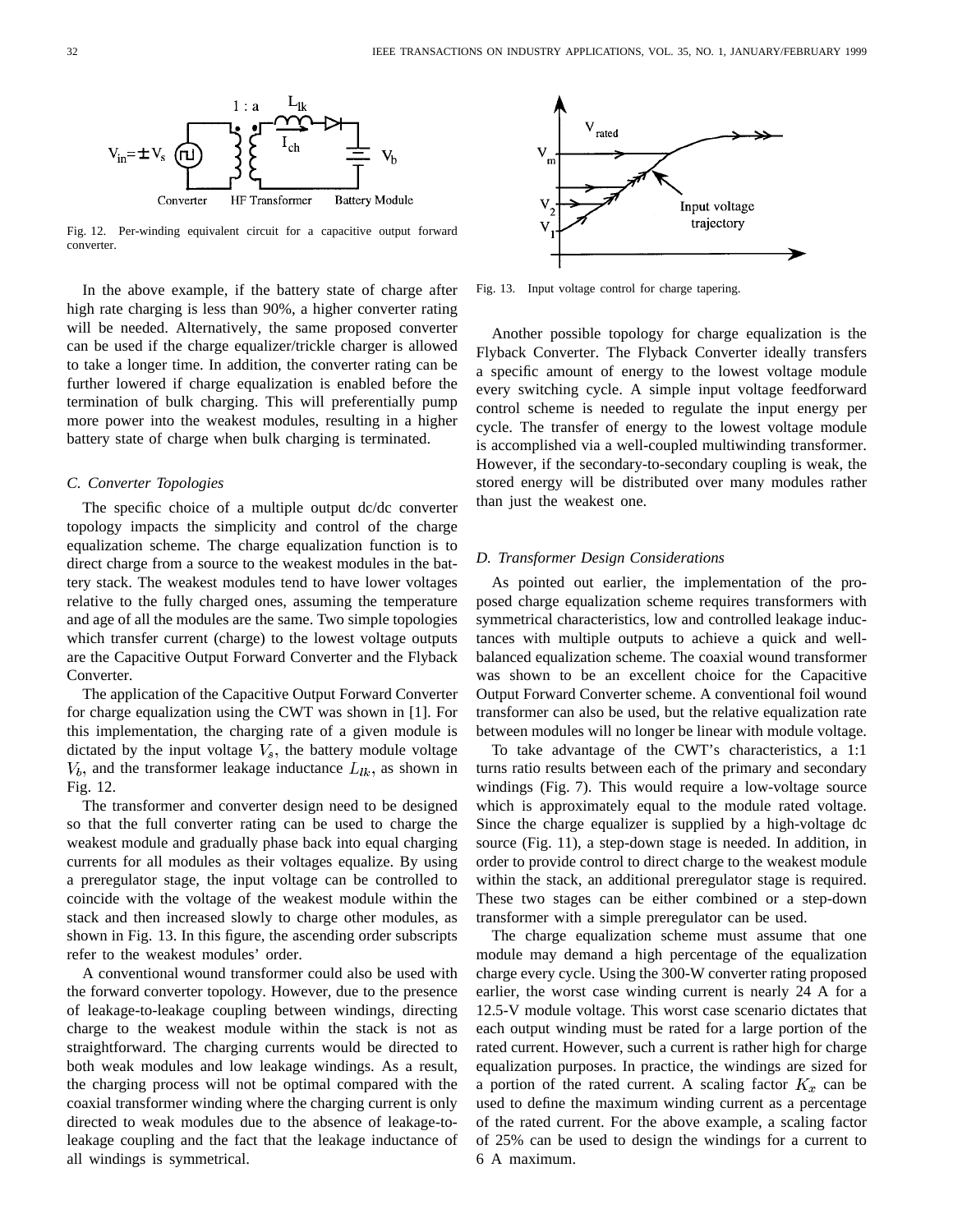

Fig. 14. An example for a  $(4:1:1:1:1)$  winding structure.

The Flyback topology, unlike the Forward topology, does not benefit significantly from the CWT technology. This is due to the fact that the Flyback topology transfers stored energy in the transformer's magnetizing inductance, rather than the primary side, to the secondary side.

When a conventional foil wound transformer with stepdown turns ratio is used, a high-voltage bus can be used to feed the converter. Attention must be paid to minimize the leakage inductances between secondaries and core if a Flyback topology is used. An example of a  $(4:1:1:1)$  winding structure for a Flyback implementation is shown in Fig. 14.

## *E. Capacitive Filter Ratings*

The capacitive output filters are needed to filter out the high-frequency ripple supplied by the converter in addition to decoupling the unequal lead inductances between the transformer secondaries and the individual battery modules.

The rating of the capacitive filter elements depends on the converter topology and rating. Since both the forward and flyback topologies have triangular current waveforms, the rms capacitor current is nearly the same as the average output current. In addition, the voltage rating of these capacitors is the rated module voltage.

For the 300-W converter rating proposed earlier, and assuming a maximum average winding current of 6 A, a 15-V/6-A capacitor is needed. The value of capacitance is a function of the switching frequency and the lead inductance between the transformer secondaries and the individual battery modules. The minimum capacitance needed is given by

$$
C_f \gg \frac{1}{4\pi^2 f_s^2 L_{\text{lead}}}
$$
\n(5)

where  $f_s$  is the switching frequency and  $L_{\text{lead}}$  is the lead inductance. At 100 kHz, and assuming a minimum of 1.0  $\mu$ H of lead inductance, a minimum of  $2.5-\mu$ F capacitor is needed.

# *F. Protection*

The most serious failure mode during charge equalization is having a low-voltage cell or a dead cell within a module. As a result, the charging current of this module may be quite high. Such a module would continue accepting a high rate charging current without affecting its terminal voltage. A lowvoltage module can be detected using the voltage sensing wires across it. This can be achieved by comparing the measured voltage with a preset lower threshold below which a control action is taken. If this condition is detected, it is desirable to



Fig. 15. Recorded module voltages with the forward topology.

disconnect the low-voltage module while continuing to provide equalization for the rest of the stack.

A simple protection scheme for the above-mentioned failure mode can be implemented using fuses in series with each of the secondary windings, as shown earlier in Fig. 3. If a module voltage falls below a certain threshold, the controller action will be such that the fuse of its corresponding winding is cleared. This can be achieved by raising the input voltage so as to cause a current higher than the fuse rating. Once the fuse clears, the failed module is disconnected from the equalizer and charge equalization can proceed for the rest of the stack. The main control unit would then inform the user about the faulty modules so they can be repaired or replaced.

## VI. EXPERIMENTAL VERIFICATION

In order to verify the concepts presented in this paper, two 100-W prototype charge equalization converters using the Forward and Flyback topologies were built in the laboratory.

For the Forward Converter implementation, a three-winding coaxial winding transformer was built in the laboratory. The operating frequency was selected to be 50 kHz. The 4 : 4 coaxial windings were constructed using an AWG-14 round litz wire threaded through an AWG-14 braided litz. The selected core was an E55-3C85 from Phillips. The resultant leakage inductances for each winding  $L_{\ell i}$  and the transformer magnetizing inductance  $L_m$  were measured to be

$$
L_m = 170 \,\mu\text{H},
$$
  $L_{\ell 1} = 320 \,\text{nH}$   
\n $L_{\ell l l 2} = 320 \,\text{nH},$   $L_{\ell l l 3} = 310 \,\text{nH}.$ 

Three Titan 12-V deep cycle gel-cell batteries from Exide were used in series. Their full charge voltage was 13.6 V, and they can be discharged down to 9.5 V. These modules were charged/discharged individually to have different initial states of charge. The initial value of the battery voltages were 12.37, 13.07, and 13.39, from top to bottom, respectively. The charge equalization converter was enabled for 3.5 h, and the individual cell voltages were recorded every 6 min. The resulting cell voltages were plotted, as shown in Fig. 15. It is clear from this figure that the individual cells charge to the same nominal value at the end of the charge equalization mode.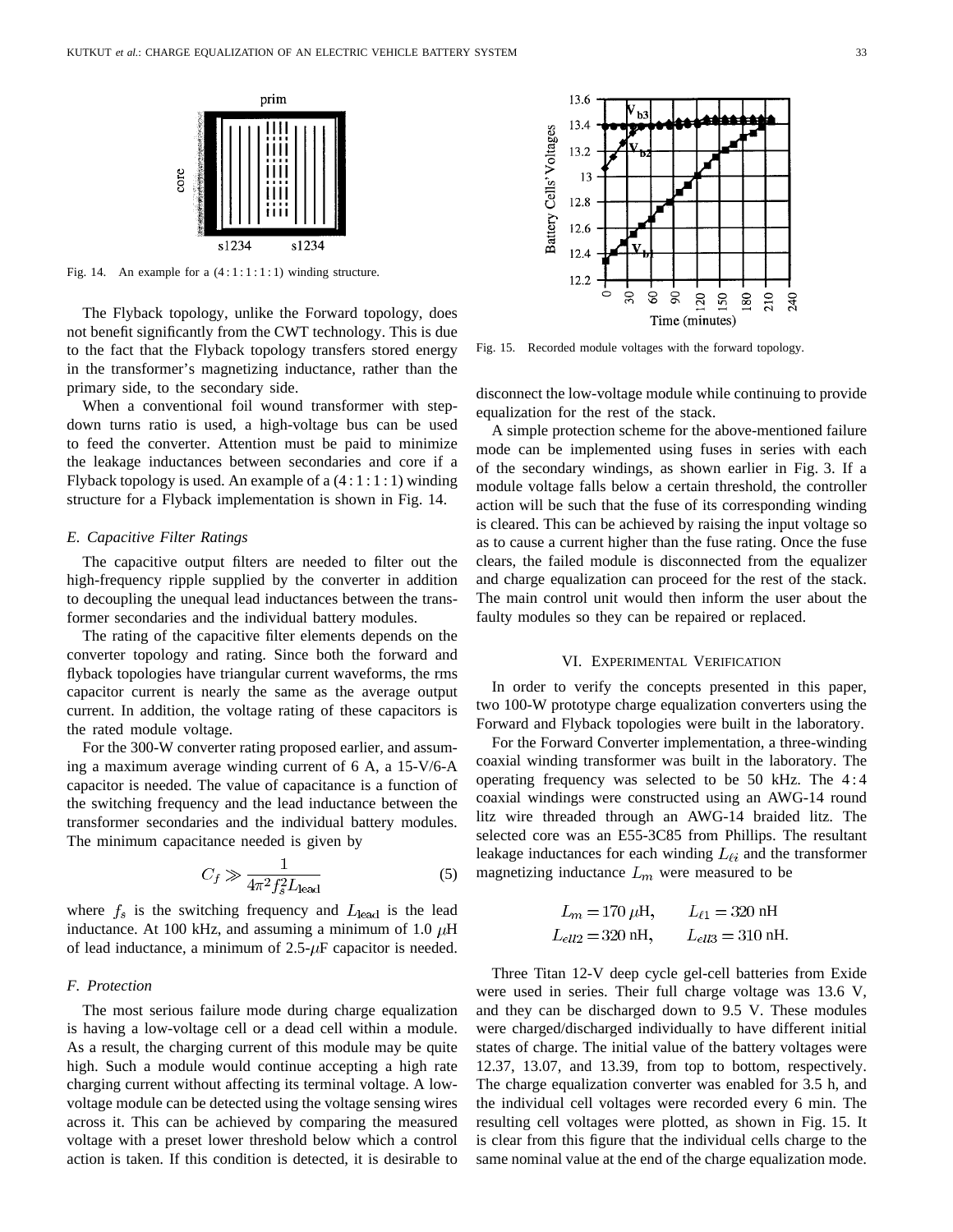

Fig. 16. (a) Secondary charging currents at  $t = 0$  (Current scale: 2 A/div, time: 5  $\mu$ s/div). (b) Secondary charging currents at  $t = 3.5$  h (Current scale: 2 A/div, time:  $5 \mu s$ /div).



Fig. 17. Recorded module voltages with the Flyback topology.

The secondary current waveforms at the beginning and end of charge equalization are shown in Fig. 16(a) and (b), respectively. Note here that the weakest cell draws more current than the other cells [Fig. 16(a)]. As that cell charges, the charging current decreases, as shown in Fig. 16(b).

For the Flyback implementation, a  $3:1:1:1$  conventional foil wound transformer was built for this purpose. The switching frequency was chosen to be 50 kHz and the duty cycle of the transistor was set to 45% to guarantee the reset of the magnetizing energy. The same battery modules were used with the same initial state of charge. The charge equalization converter was enabled for 2 h, and the individual cell voltages were recorded every 6 min. The resulting cell voltages were plotted, as shown in Fig. 17.



Fig. 18. (a) Secondary charging currents at  $t = 0$  (Current: 2 A/div, time: 5  $\mu$ s/div). (b) Secondary charging currents at  $t = 3.5$  h (Current: 2 A/div, time:  $5 \mu s/div$ ).

The secondary current waveforms at the beginning and end of charge equalization are shown in Fig. 18(a) and (b), respectively.

As in the previous case, the individual cells charge to the same nominal value at the end of the charge equalization mode. However, with the Flyback implementation, the charge cannot be directed to the weakest cell due to the secondaryto-secondary coupling.

# VII. CONCLUSIONS

In this paper, design considerations for charge equalization of an EV battery system were discussed. The proposed scheme utilizes a simple isolated dc-to-dc converter with a multiwinding transformer. The proposed scheme provides a simple converter topology serving both trickle charging and charge equalization functions. It utilizes transformers with highly symmetrical transfer characteristics (CWT). In addition, it utilizes the sensing wires for monitoring and charge equalization. The proposed scheme offers a low-cost implementation and improved battery stack life.

## **REFERENCES**

- [1] N. H. Kutkut, D. M. Divan, and D. W. Novotny, "Charge equalization for series connected battery strings," in *Conf. Rec. IEEE-IAS Annu. Meeting*, Oct. 1994, pp. 1008–1015.
- [2] C. C. Chan, W. S. Leung, and K. C. Chu, "A Microprocessor based intelligent charger for electric vehicle lead acid batteries," in *Proc. Electric Vehicle Symp.*, Hong Kong, 1990, vol. EVS-10, pp. 456–466.
- [3] Y. Podrazhansky and P. W. Popp, "Rapid battery charger, discharger and conditioner," U.S. Patent 4 829 225, May 9, 1989.
- [4] B. Lindemark, "Individual cell voltage equalizers (ICE) for reliable battery performance," in *Conf. Rec. INTELEC*, Kyoto, Japan, 1991, pp. 196–201.
- [5] S. T. Tung, D. C. Hopkins, and C. R. Mosling, "Extension of battery life via charge equalization," *IEEE Trans. Ind. Electron.*, vol. 40, pp. 96–104, Feb. 1993.
- [6] M. S. Rauls, D. W. Novotny, and D. M. Divan, "Design considerations for high frequency coaxial winding transformers," *IEEE Trans. Ind. Applicat.*, vol. 29, pp. 375–381, Mar./Apr. 1993.